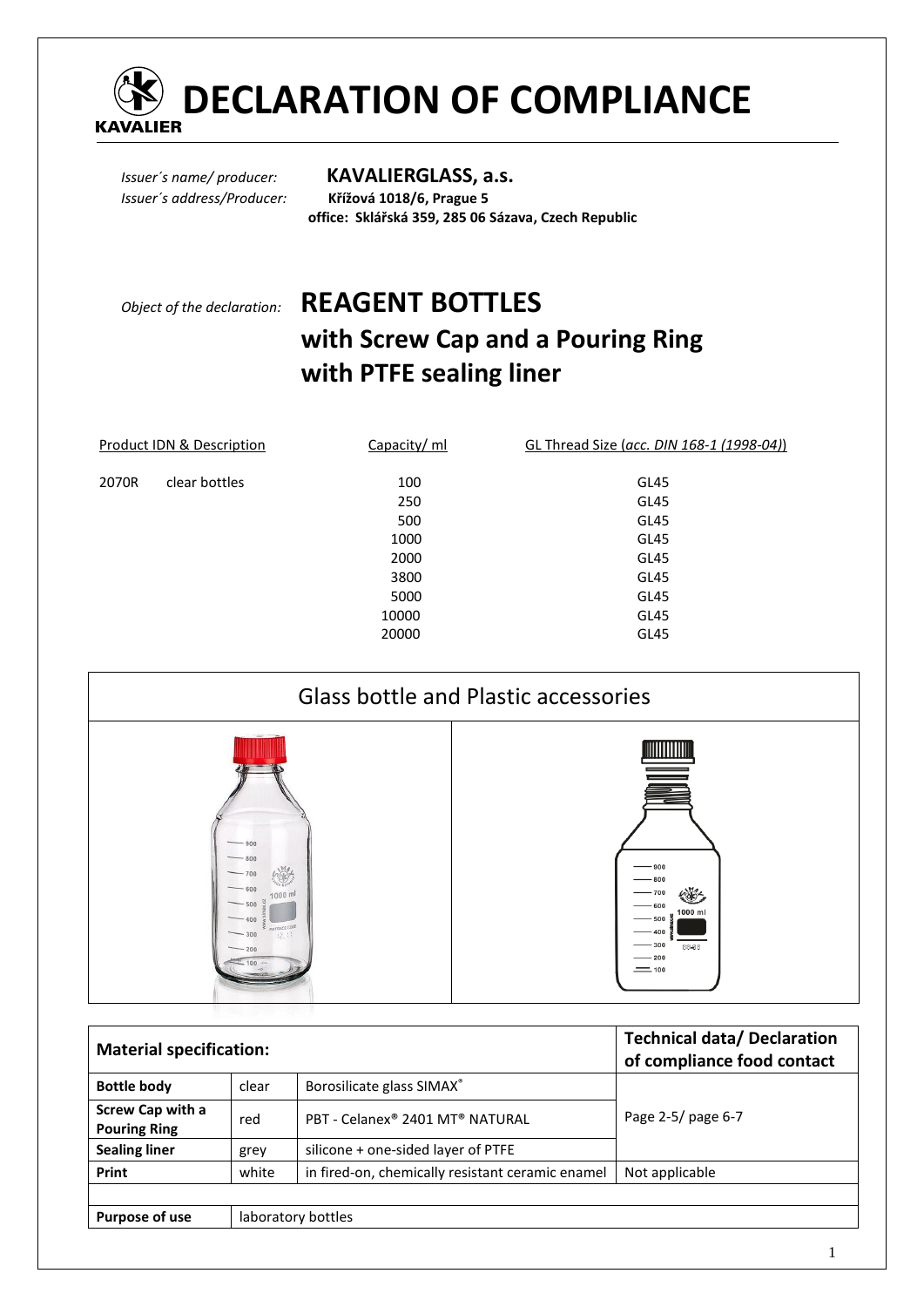### **The object of the certificate described above is in conformity with the requirements of the following standards and regulations:**

#### **Glass characteristics:**

• ISO 3585 Borosilicate glass 3.3 – properties

#### **Technical standards for products:**

• ISO 4796 Laboratory glassware, bottles

### **No heavy metals (lead, cadmium, mercury and hexavalent chromium):**

#### • **Regulation EC No 1935/2004 of 27 October 2004**

Directive on materials and articles intended to come into contact with food and repealing Directives 80/590/EEC and 89/109/EEC

• **US FDA 21 CFR 177.1520 » US Code Federal Regulations 21 Food and Drug Administration § 177.1520 Olefin Polymers ©, Specifications 1.1a** 

Directive on articles intended to come into contact with foodstuffs

#### • **Commission Regulation (EU) No. 2023/2006**

Good manufacturing practice for materials and articles intended to come into contact with food

#### • **Regulation of Czech Health Ministry Decree No. 38/2001 Coll.**

Directive on articles intended to come into contact with foodstuffs

#### • **Directive 84/500EEC of 15 October 1984**

Directive on the approximation of the laws of the Member States relating to ceramic articles intended to come into contact with foodstuffs.

• **ISO 10993-1:2018 Biological evaluation of medical devices – part 1:** Evaluation and testing within a risk management process

#### • **ISO 7086-1:2000 Glass hollowware in contact with food**

Release of lead and cadmium – Part 1: Test method

#### • **ISO 7086-2:2000 Glass hollowware in contact with food**

Release of lead and cadmium – Part 2: Permissible limits

#### • **BS EN 1388-2:1996**

Materials and articles in contact with foodstuffs. Silicate surfaces. Determination of the release of lead and cadmium from silicate surfaces other than ceramic ware.

#### • **Commission Regulation (EU) No. 10/2011**

Relating to plastic materials and articles intended to come into contact with foodstuffs & migration limits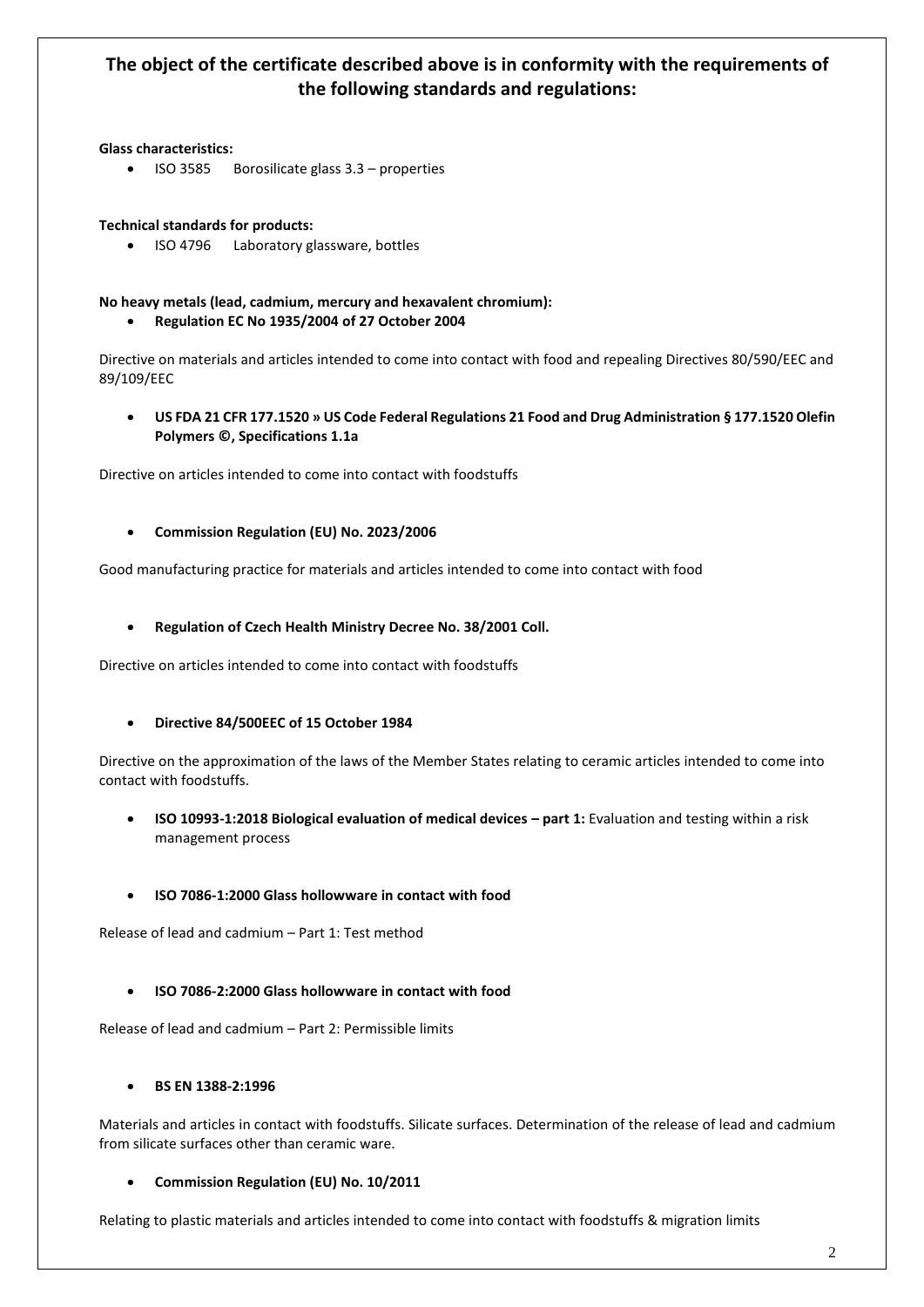- **DMF 10047 (US) / 10033 (EU)**  Listed in Drug Master File
- **MAF 443 (US) / 1078 (EU)**  Listed in Device Master File
- **Regulation (EC) No. 1907/2006 of the European Parliament and of the Council of 18 December - [EU REACH](http://www.chemsafetypro.com/Topics/EU/REACH_Regulation_EC_No_1907_2006.html)  [Regulation](http://www.chemsafetypro.com/Topics/EU/REACH_Regulation_EC_No_1907_2006.html)**

**Glass** Products do not contain any substance from the REACH Candidate list of Substances of Very High Concern (SVHC).

**Screw Cap with a Pouring Ring** In the manufacture any SVHC are not used as additives, ingredients or adjuvants in concentration more than 0,1 %.

• **Directive 2011/65/EC (RoHS II), amended by 2015/863/EC, on the restriction of the use of certain hazardous substances in electrical and electronic equipment, Annex II - extension of limitation regarding 4 additional substances.**

**Glass** Products do not contain any substance restricted by the EU Directive 2011/65/EU and EU Directive 2015/863/EU

and EU Directive 2015/863/EU

**Screw Cap with a Pouring Ring** Products do not contain any substance restricted by the EU Directive 2011/65/EU

• **Decree 306/2012 Coll. on conditions for the prevention and spread of infectious diseases, and hygienic requirements for the operation of medical facilities and social care institutions**

Relating the specific conditions for sterilization

• **California´s Safe Drinking Water & Toxic Enforcement act of 1986 (Proposition 65)**

**Glass** Products do not contain chemicals, which are listed on (Prop 65)

The Current Proposition 65 list can be found at: <https://oehha.ca.gov/proposition-65/proposition-65-list>

• **Tallow/ BSE/ TSE**

**Glass** We do not use any animal derived materials in the manufacture or formulation of this product

**Screw Cap with a Pouring Ring** We do not use any animal derived materials in the manufacture or formulation of this product

**Sealing liner** The material does not contain any melamine, phthalates, latex allergens, BSE/TSE risk materials or conflict minerals.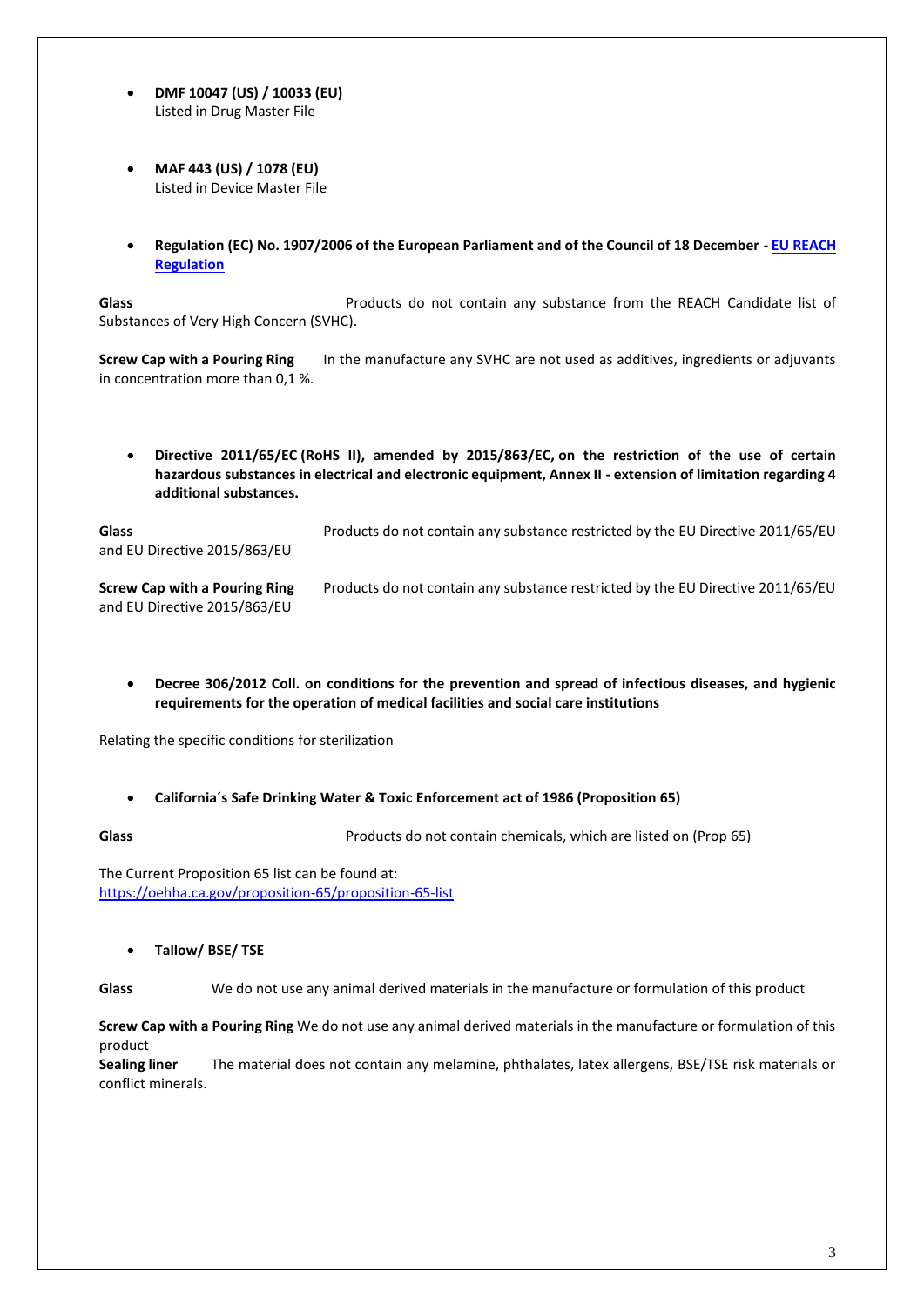| <b>Characteristics of Borosilicate glass SIMAX®</b>                                                                                                                       |                            |                                                                                                                                                                                                                   |              |                             |
|---------------------------------------------------------------------------------------------------------------------------------------------------------------------------|----------------------------|-------------------------------------------------------------------------------------------------------------------------------------------------------------------------------------------------------------------|--------------|-----------------------------|
| <b>Acid resistance</b><br>$\bullet$<br><b>Hydrolytic resistance</b><br>$\bullet$<br>Alkali resistance<br>$\bullet$<br>$\bullet$<br><b>Pharmaceutical use</b><br>$\bullet$ |                            | Class I. (to ISO 1776)<br>Class I. (HGB1 to ISO 719; HGA1 to ISO 720)<br>Class II. (to ISO 695)<br>Coefficient of mean linear thermal expansion $\alpha$ : 3,3 x10-6 K-1 (to ISO 7991; 20/300 °C)                 |              |                             |
| European Pharmacopoeia (EP)                                                                                                                                               |                            | US Pharmacopoeia (USP)                                                                                                                                                                                            |              | Japanese Pharmacopoeia (JP) |
| <b>Glass</b>                                                                                                                                                              | Eur. Ph. $10^{th} - 3.2.1$ | USP <660>                                                                                                                                                                                                         |              | JP16                        |
| <b>Supporting data:</b>                                                                                                                                                   |                            |                                                                                                                                                                                                                   |              |                             |
| TEST / European Pharmacopoeia 10, Art. 3.2.1                                                                                                                              |                            | <b>UNIT</b>                                                                                                                                                                                                       | <b>LIMIT</b> | <b>RESULT</b>               |
| <b>Hydrolytic resistance</b><br>- inner surfaces, test A                                                                                                                  |                            | ml 0,01 mol/l<br>HCl/100ml of leachate                                                                                                                                                                            | max 0,40     | 0,04                        |
| <b>Hydrolytic resistance</b><br>- glass grains, test B                                                                                                                    |                            | mol 0,02/l HCl/g                                                                                                                                                                                                  | max 0,1      | 0,038                       |
| <b>Arsenic content</b>                                                                                                                                                    |                            | $\mu$ g As/g                                                                                                                                                                                                      | max 0,1      | < 0,001                     |
|                                                                                                                                                                           |                            | USP <88> Class VI;<br>USP <87> Cytotoxicity<br>Eur. Ph.9 - 3.1.9; based on the statement of the supplier                                                                                                          |              |                             |
|                                                                                                                                                                           |                            | Storage conditions of concentrated sulfuric acid in reagent bottle with screw cap GL45<br>Due to sealing liner, which consists of silicone and one-sided layer of PTFE, there's no problem with storing including |              |                             |
| <b>Temperature resistance</b>                                                                                                                                             |                            |                                                                                                                                                                                                                   |              |                             |
| <b>Screw Cap</b><br>& Pouring Ring<br><b>Sealing liner</b><br>highly concentrated acids.<br><b>Glass</b>                                                                  |                            | The maximum permissible short-term operating temperature is 500 °C<br>The maximum thermal shock resistance is $\Delta T = 100$ K.                                                                                 |              |                             |
| <b>Screw Cap with a Pouring Ring</b>                                                                                                                                      |                            | -40 °C to +180 °C                                                                                                                                                                                                 |              |                             |
| Sterilization*<br>$\bullet$                                                                                                                                               |                            |                                                                                                                                                                                                                   |              |                             |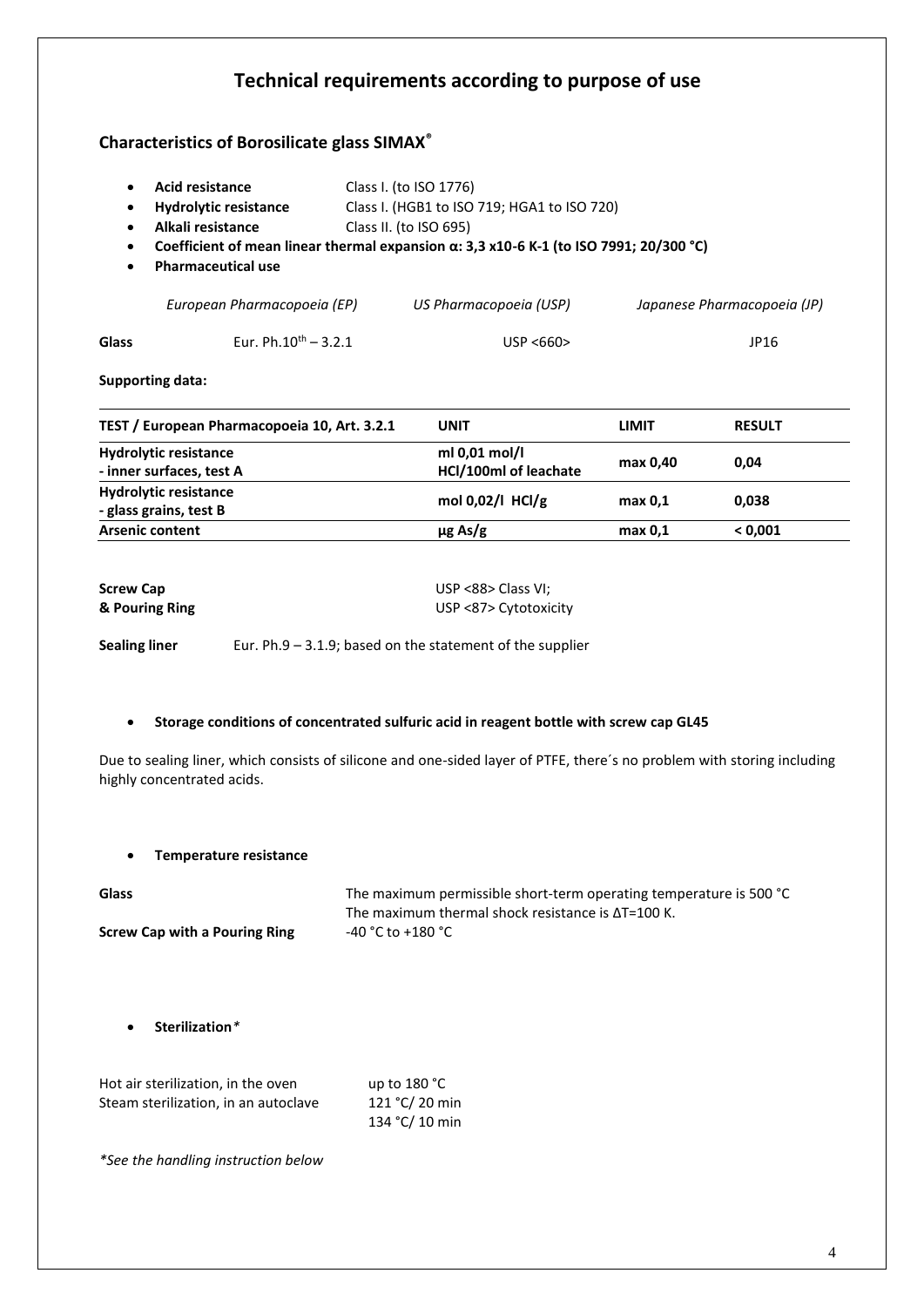#### **Handling instructions:**

After completion with a plastic pouring ring, they enable liquids to be easily poured out. The screw caps can be mutually interchanged.

#### a) Freezing substances

Freeze the bottle in a skew position (about 45°) and filled up to max ¾ (volume expansion). Temperature limit: -40 °C as plastic lids and pouring rings do not resist to lower temperatures.

#### b) Thawing of substances

Thawing of a frozen material can be carried out by submerging the bottle into liquid bath (temperature difference should not exceed 100°C). the frozen material will thus be heated up uniformly from all sides and the bottle will not be damaged. Thawing can also be accomplished slowly from the top so that the surface is first liquefied and the material can expand.

#### c) Sterilization

The bottle, pouring ring and the screw cap can be sterilized.

During sterilization, the screw cap can only lightly be fitted on the bottle (screw max. one rotation). Pressures are not equalized when the bottle is closed. The pressure difference created in this way can result in the bottle breakage. The bottles can be hot-air sterilized up to 200 °C, or autoclaved up to 121 °C, or 134 °C.

#### d) Pressure resistance

These laboratory bottles are not suitable for works under pressure or vacuum.

#### e) Cleaning

Cleaning should be carried out manually in a soaking bath or automatically in a dishwasher. To care properly for laboratory glassware, it should be washed immediately after use at low temperature, on a short cycle and with low alkalinity.

Laboratory glassware should not be soaked for long periods in alkaline media at more than 70 °C since this can have an adverse effect on the printing and may cause glass corrosion. Also, to be avoided, is severe mechanical action e.g. scraping using a metal spoon.

Abrasive cleaners and abrasive sponges should not be used on laboratory glassware as these can damage the surface of the glass.

#### f) Purpose of use

Laboratory reagent bottles are intended for storage of chemical substances and mixtures. We recommend rinsing the bottles with distilled water before use. In the case of grinded containers, there may occur glass dust on the sides and bottom of the bottle from grinding process. Such bottles must be rinsed before use. We recommend rinsing with a 2% acetic acid solution followed by distilled water.

If bottles are intended for food and beverage storage, the beverage / food manufacturer must rinse the bottles properly with drinking water or water with low % alcohol before filling!

Grinded bottles and stoppers are recommended to be rinsed first with 2% acetic acid solution followed by drinking water or water with low % alcohol! Absolute tightness cannot be guaranteed for grinded bottles with grinded stoppers. Therefore we do not recommend to transport liquids. Any use of waxes and sealing material to ensure better tightness is solely the responsibility of the user of the sealing material.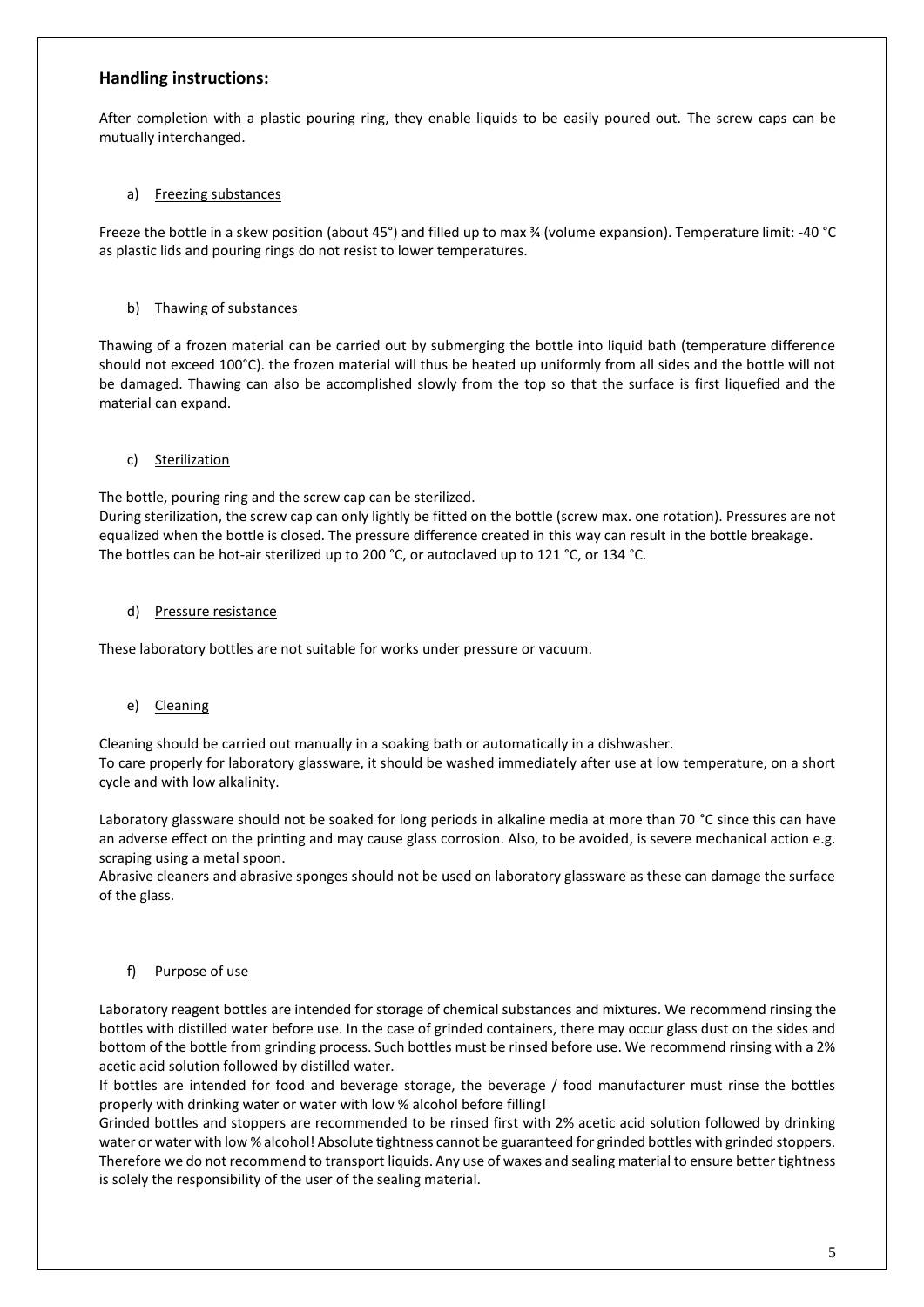

## **DECLARATION OF COMPLIANCE FOR MATERIALS AND ARTICLES INTENDED TO COME INTO CONTACT WITH FOOD**

In acc. to:

- **Regulation EC No 1935/2004 of 27 October 2004 on materials and articles intended to come into contact with food and repealing Directives 80/590/EEC and 89/109/EEC**
- **Commission Regulation (EU) No 10/2011 of 14 January 2011 on plastic materials and articles intended to come into contact with food**
- 1. the identity and address of the business operator issuing the declaration of compliance

#### **KAVALIERGLASS, a.s.**

 **Křížová 1018/6, Prague 5 office: Sklářská 359, 285 06 Sázava, Czech Republic** 

- 2. the identity and address of the business operator which manufactures or imports the plastic materials or articles or products from intermediate stages of their manufacturing or the substances intended for the manufacturing of those materials and articles: **see art. 1**
- 3. the identity of the materials, the articles, products from intermediate stages of manufacture or the substances intended for the manufacturing of those materials and articles:

| Name                              | Colour | <b>Accessories</b>           | Material                                                |
|-----------------------------------|--------|------------------------------|---------------------------------------------------------|
| Screw cap and a pouring ring GL45 | red    | screw cap and a pouring ring | PBT - Celanex <sup>®</sup> 2401 MT <sup>®</sup> NATURAL |
| with PTFE sealing liner           | grey   | sealing liner                | silicone + one-sided layer of PTFE                      |

- 4. the date of the declaration: 19.02.2020
- 5. We confirm hereby that the plastic materials or articles, products from intermediate stages of manufacture or the substances meet hygienic requirements for the products made of plastics given by
	- **Czech Health Ministry Decree No. 38/2001 Coll., relating to hygienic requirements for the articles intended to come into contact with foodstuffs, as amended**
	- **Commission Regulation (EU) 10/2011 of 14th January 2011 on plastic materials and articles intended to come into contact with food, as amended**
	- **Regulation (EC) No 1935/2004 in an article 3; article 11 paragraph 5 and in an article 15 and 17**
- 6. adequate information relative to the substances used or products of degradation thereof for which restrictions and/or specifications are set out in Annexes I and II to this Regulation to allow the downstream business operators to ensure compliance with those restrictions;

The evaluated sample meets requirements for the substances limited by their specific migration limits (SML):

• **in acc. to Annex I of Commission Reg. 10/2011/EU:**

| Name of the Substance | PM/Ref. No. | CAS No.  | SML [mg/kg] |
|-----------------------|-------------|----------|-------------|
| terephthalic acid     | 24910       | 100-21-6 | 7,5 mg/kg   |
| 1,4-butanediole       | 13720       | 110-63-4 | 5 mg/kg     |
| tetrahydrofurane      | 25150       | 109-99-9 | $0,6$ mg/kg |